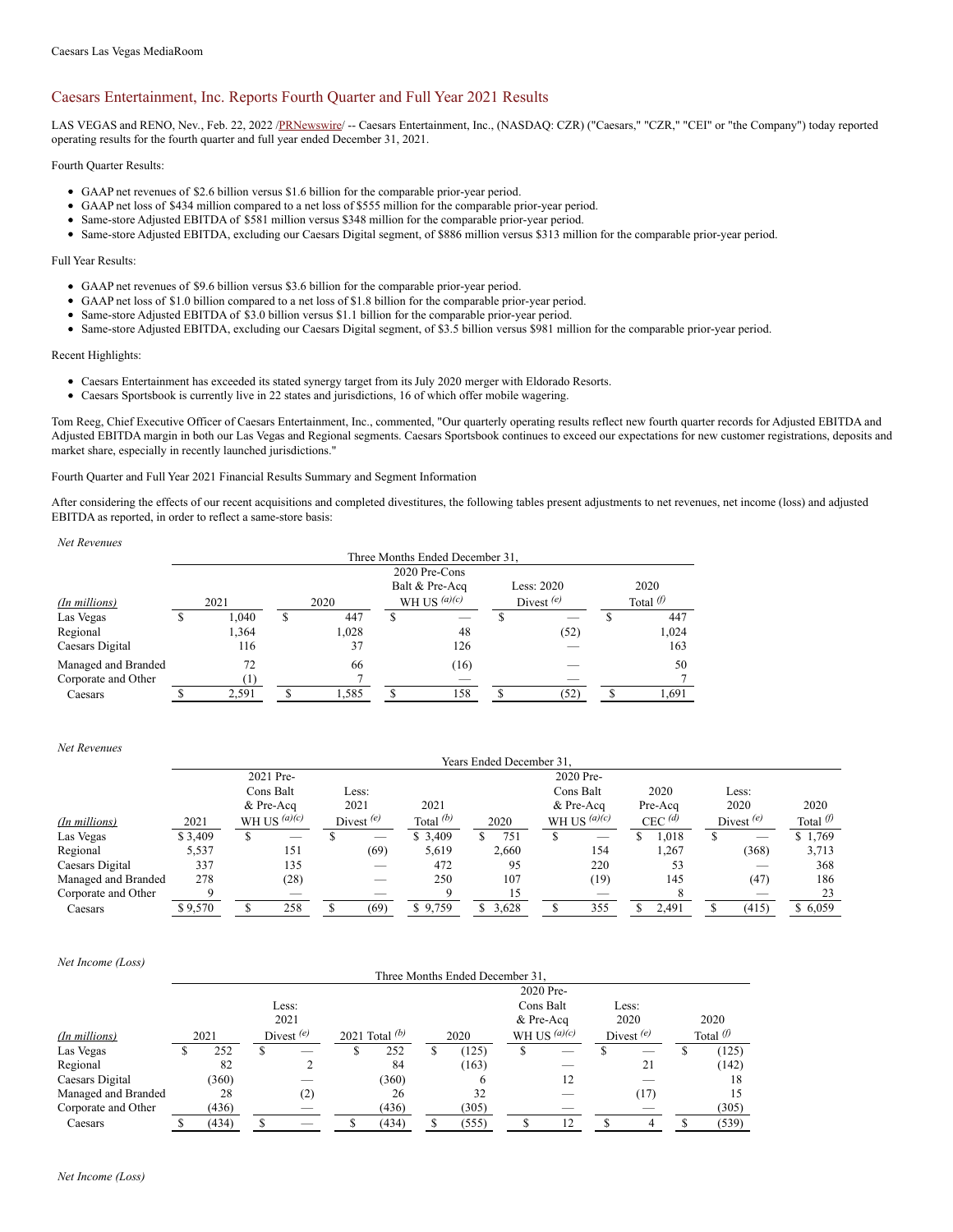|                     |           |                |                          |             | Years Ended December 31 |           |                          |         |                      |      |                          |      |                   |
|---------------------|-----------|----------------|--------------------------|-------------|-------------------------|-----------|--------------------------|---------|----------------------|------|--------------------------|------|-------------------|
|                     |           | 2021 Pre-      |                          |             |                         |           | 2020 Pre-                |         |                      |      |                          |      |                   |
|                     |           | Cons Balt      | Less:                    |             |                         |           | Cons Balt                |         | 2020                 |      | Less:                    |      |                   |
|                     |           | & Pre-Acq      | 2021                     | 2021        |                         | & Pre-Aca |                          | Pre-Acq |                      | 2020 |                          | 2020 |                   |
| (In millions)       | 2021      | WH US $(a)(c)$ | Divest $(e)$             | Total $(b)$ | 2020                    |           | WH US $(a)(c)$           |         | $CEC$ <sup>(d)</sup> |      | Divest $(e)$             |      | Total $\emptyset$ |
| Las Vegas           | 641       | _              |                          | 641         | (287)                   |           | $\overline{\phantom{a}}$ |         | (266)                |      | $\overline{\phantom{a}}$ |      | (553)             |
| Regional            | 637       | (21)           | (24)                     | 592         | (349)                   |           | (21)                     |         | (499)                |      | 171                      |      | (698)             |
| Caesars Digital     | (580)     | (33)           | _                        | (613)       | 26                      |           | (5)                      |         |                      |      |                          |      | 34                |
| Managed and Branded | 68        | (11)           | 17                       | 74          | 29                      |           | 10                       |         | (105)                |      | 93                       |      | 27                |
| Corporate and Other | (1,785)   | _              | $\overline{\phantom{a}}$ | (1,785)     | (1,176)                 |           | _                        |         | (202)                |      |                          |      | (1,378)           |
| Caesars             | \$(1,019) | (65)           |                          | \$(1,091)   | \$(1,757)               |           | (16)                     |         | (1,059)              |      | 264                      |      | \$(2,568)         |

*Adjusted EBITDA (g)*

|                     | Three Months Ended December 31, |       |   |      |   |                |  |              |                   |      |  |  |
|---------------------|---------------------------------|-------|---|------|---|----------------|--|--------------|-------------------|------|--|--|
|                     |                                 |       |   |      |   | 2020 Pre-      |  |              |                   |      |  |  |
|                     |                                 |       |   |      |   | Cons Balt      |  | Less:        |                   |      |  |  |
|                     |                                 |       |   |      |   | & Pre-Acq      |  | 2020         |                   | 2020 |  |  |
| (In millions)       |                                 | 2021  |   | 2020 |   | WH US $(a)(c)$ |  | Divest $(e)$ | Total $\emptyset$ |      |  |  |
| Las Vegas           | S                               | 483   | S | 90   | S |                |  |              |                   | 90   |  |  |
| Regional            |                                 | 430   |   | 262  |   |                |  | (17)         |                   | 252  |  |  |
| Caesars Digital     |                                 | (305) |   | 6    |   | 29             |  |              |                   | 35   |  |  |
| Managed and Branded |                                 | 18    |   | 13   |   |                |  |              |                   | 13   |  |  |
| Corporate and Other |                                 | (45)  |   | (42) |   |                |  |              |                   | (42) |  |  |
| Caesars             |                                 | 581   |   | 329  |   | 36             |  |              |                   | 348  |  |  |

*Adjusted EBITDA (g)*

 $\overline{\phantom{a}}$  , where  $\overline{\phantom{a}}$  , where  $\overline{\phantom{a}}$ 

|                     | Years Ended December 31, |           |                |       |              |             |  |       |           |                |      |                      |       |              |  |                   |
|---------------------|--------------------------|-----------|----------------|-------|--------------|-------------|--|-------|-----------|----------------|------|----------------------|-------|--------------|--|-------------------|
|                     |                          |           | 2021 Pre-      |       |              |             |  |       |           | 2020 Pre-      |      |                      |       |              |  |                   |
|                     |                          |           | Cons Balt      | Less: |              |             |  |       |           | Cons Balt      | 2020 |                      | Less: |              |  |                   |
|                     |                          | & Pre-Acq |                |       | 2021         | 2021        |  |       | & Pre-Acq |                |      | Pre-Acq              |       | 2020         |  | 2020              |
| (In millions)       | 2021                     |           | WH US $(a)(c)$ |       | Divest $(e)$ | Total $(b)$ |  | 2020  |           | WH US $(a)(c)$ |      | $CEC$ <sup>(d)</sup> |       | Divest $(e)$ |  | Total $\emptyset$ |
| Las Vegas           | \$1,568                  | ъ         |                |       |              | \$1,568     |  | 133   |           |                |      | 198                  |       |              |  | 331               |
| Regional            | 1,979                    |           | 37             |       | (30)         | 1.986       |  | 711   |           | 10             |      | 163                  |       | (57)         |  | 827               |
| Caesars Digital     | (476)                    |           |                |       |              | (476)       |  | 26    |           | 31             |      | 14                   |       |              |  | 71                |
| Managed and Branded | 87                       |           | (4)            |       |              | 83          |  | 25    |           |                |      | (16)                 |       | 19           |  | 29                |
| Corporate and Other | (168)                    |           |                |       |              | (168)       |  | (101) |           |                |      | (105)                |       |              |  | (206)             |
| Caesars             | \$2,990                  |           | 33             |       | (30)         | \$2,993     |  | 794   |           | 42             |      | 254                  |       | (38)         |  | \$1,052           |

 $\overline{a}$  Represents results of operations for Horseshoe Baltimore for periods prior to the consolidation from purchase of minority interest of one of the partners on August 26, 2021. Such figures are based on unaudited internal financial statements and have not been reviewed by the Company's auditors and do not conform to GAAP. (b) Excludes results of operations from divestitures as detailed in (e), includes results of operations of Horseshoe Baltimore for periods prior to consolidation, and William Hill US prior to the acquisition for the periods presented, for the relevant period. Such presentation does not conform to GAAP or the Securities and Exchange Commission rules for pro forma presentation; however, we believe that the additional financial information will be helpful to investors in comparing current results with results of prior periods. This is non-GAAP data and should not be considered a substitute for data prepared in accordance with GAAP, but *should be viewed in addition to the results of operations reported by the Company.*

(c) Represents results of operations for William Hill US for periods prior to the acquisition. Such figures are based on unaudited internal financial statements and have *not been reviewed by the Company's auditors and do not conform to GAAP.*

- (d) Represents results of operations for Former Caesars prior to the Merger. Additionally, certain corporate overhead costs which were historically charged to properties within the segments during the year ended December 31, 2020 have been reclassified to Corporate and Other. These costs primarily include centralized marketing expenses, redundant executive and management payroll and benefits expenses, centralized contract labor expenses, and corporate rent expenses. Such figures are based on unaudited internal financial statements and have not been reviewed by the Company's auditors and, for the 2020 periods, do not conform to *GAAP.*
- (e) Divestitures for year ended December 31, 2021 include results of operations for MontBleu, Tropicana Evansville, and discontinued operations of Caesars Southern Indiana, Harrah's Louisiana Downs and Caesars UK group; three months ended December 31, 2020 include results of operations for Eldorado Resort Casino Shreveport, MontBleu, Tropicana Evansville and discontinued operations of Korea JV, Bally's Atlantic City, Caesars Southern Indiana, Harrah's Louisiana Downs and Caesars UK group; and year ended December 31, 2020 include results of operations for Isle of Capri Kansas City, Lady Luck Vicksburg, Eldorado Resort Casino Shreveport, MontBleu, Tropicana Evansville and discontinued operations of Korea JV, Harrah's Reno, Bally's Atlantic City, Caesars Southern Indiana, Harrah's Louisiana Downs and Caesars UK group. Such figures are based on unaudited internal financial statements and have not been reviewed by the Company's *auditors and do not conform to GAAP.*
- $\theta$  Excludes results of operations from divestitures as detailed in (e) and includes results of operations of Horseshoe Baltimore for periods prior to the consolidation, William Hill US prior to the acquisition and of Former Caesars prior to the Merger, including discontinued operations, for the relevant period. Such presentation does not conform to GAAP or the Securities and Exchange Commission rules for pro forma presentation; however, we believe that the additional financial information will be helpful to investors in comparing current results with results of prior periods. This is non-GAAP data and should not be considered a substitute for data prepared in accordance with GAAP, but should be viewed in addition to the results of operations reported by the Company.
- (g) Adjusted EBITDA is not a GAAP measurement and is presented solely as a supplemental disclosure because the Company believes it is a widely used measure of operating performance in the gaming industry. See "Reconciliation of GAAP Measures to Non-GAAP Measures" below for a definition of Adjusted EBITDA and a quantitative reconciliation of Adjusted EBITDA to net income (loss), which the Company believes is the most comparable financial measure calculated in *accordance with GAAP.*

#### Balance Sheet and Liquidity

*(In millio* 

As of December 31, 2021, Caesars had \$14.3 billion in aggregate principal amount of debt outstanding. Total cash and cash equivalents were \$1.1 billion, excluding restricted cash of \$642 million.

|     | December 31, | December 31. |
|-----|--------------|--------------|
| ns) | 2021         | 2020         |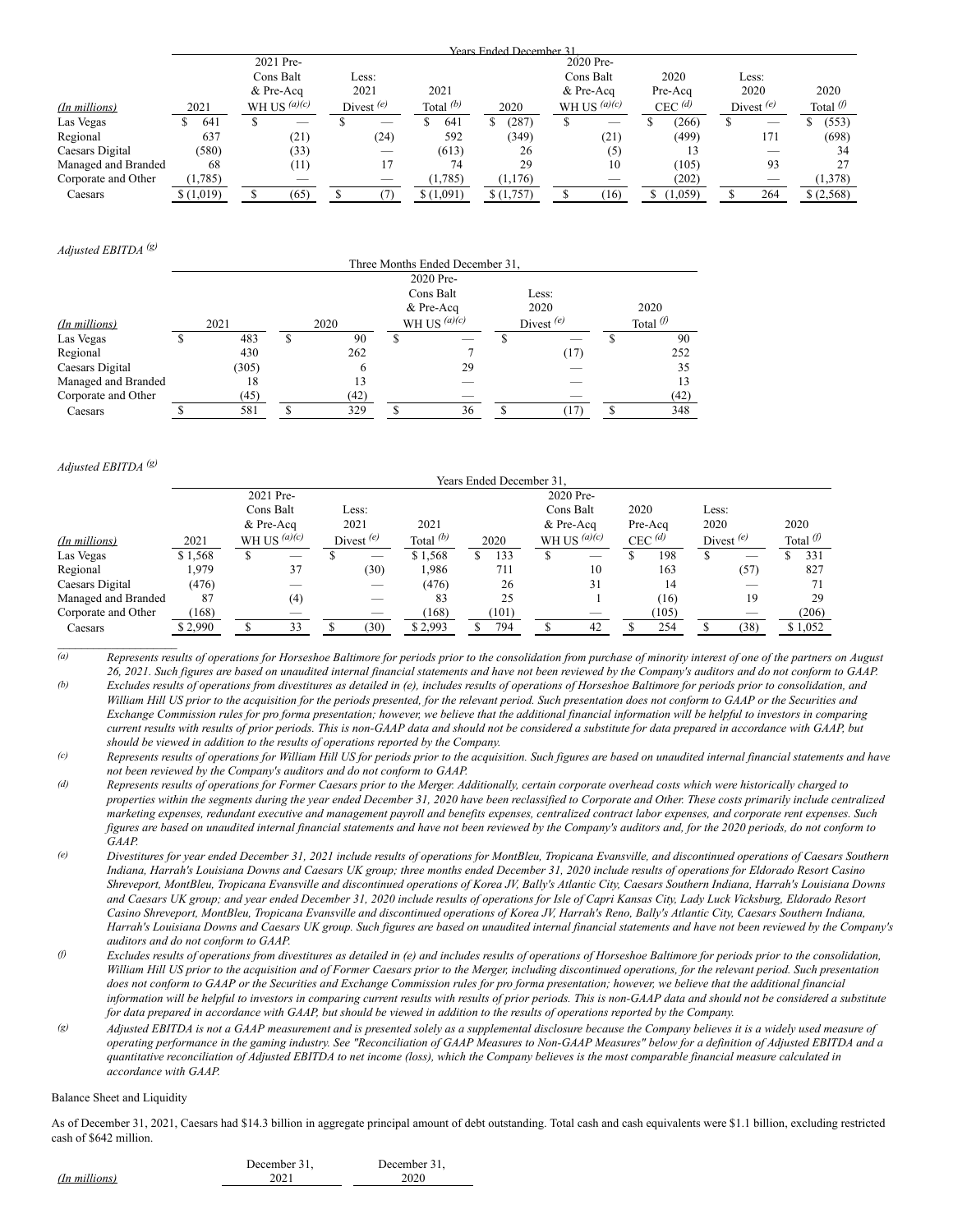| Cash and cash equivalents                                       | S  | 1.070                | S  | 1,776                |
|-----------------------------------------------------------------|----|----------------------|----|----------------------|
| Bank debt and loans (a)<br><b>Notes</b><br>Other long-term debt |    | 6,972<br>7,300<br>51 | S  | 6,755<br>8,215<br>53 |
| Total outstanding indebtedness                                  | -S | 14.323               | S  | 15,023               |
| Net debt                                                        | S  | 13,253               | £. | 13,247               |

 $\overline{a}$  Includes \$282 million related to the Baltimore Term Loan which we began to consolidate during the year ended December 31, 2021.

As of December 31, 2021, our cash on hand and revolving borrowing capacity was as follows:

| (In millions)                                         | December 31, 2021 |
|-------------------------------------------------------|-------------------|
| Cash and cash equivalents                             | 1,070             |
| Revolver capacity $(a)$                               | 2,030             |
| Revolver capacity committed to letters of credit      | (92)              |
| Revolver capacity committed as regulatory requirement | (48)              |
| Total                                                 | 2.960             |

(a) Revolver capacity includes \$995 million under our CEI Revolving Credit Facility, as amended, maturing in July 2025, \$1,025 million under our CRC Revolving Credit Facility, maturing in December 2022 and \$10 million under the Baltimore Revolving Credit Facility, maturing in July 2022.

"In 2021, we completed our acquisition of William Hill PLC and applied strong operating cash flows to debt reduction of approximately \$1.0 billion. We expect to continue to reduce debt in 2022 through the receipt of asset sale proceeds and generation of significant free cash flow," said Bret Yunker, Chief Financial Officer.

#### Reconciliation of GAAP Measures to Non-GAAP Measures

Adjusted EBITDA (described below), a non-GAAP financial measure, has been presented as a supplemental disclosure because it is a widely used measure of performance and basis for valuation of companies in our industry and we believe that this non-GAAP supplemental information will be helpful in understanding our ongoing operating results. Management has historically used Adjusted EBITDA when evaluating operating performance because we believe that the inclusion or exclusion of certain recurring and nonrecurring items is necessary to provide a full understanding of our core operating results and as a means to evaluate period-to-period results. Adjusted EBITDA represents net income (loss) before interest income or interest expense, net of interest capitalized, (benefit) provision for income taxes, unrealized (gain) loss on investments and marketable securities, depreciation and amortization, stock-based compensation, impairment charges, transaction expenses, severance expense, selling costs associated with the divestitures of properties, equity in income (loss) of unconsolidated affiliates, (gain) loss on the sale or disposal of property and equipment, (gain) loss related to divestitures, changes in the fair value of certain derivatives and certain non-recurring expenses such as sign-on and retention bonuses, business optimization expenses and transformation expenses, certain litigation awards and settlements, losses on inventory associated with properties temporarily closed as a result of the COVID-19 public health emergency, contract exit or termination costs, and certain regulatory settlements. Adjusted EBITDA also excludes the expense associated with certain of our leases as these transactions were accounted for as financing obligations and the associated expense is included in interest expense. Adjusted EBITDA is not a measure of performance or liquidity calculated in accordance with GAAP. It is unaudited and should not be considered an alternative to, or more meaningful than, net income (loss) as an indicator of our operating performance. Uses of cash flows that are not reflected in Adjusted EBITDA include capital expenditures, interest payments, income taxes, debt principal repayments, payments under our leases with affiliates of GLPI and VICI Properties, Inc. and certain regulatory gaming assessments, which can be significant. As a result, Adjusted EBITDA should not be considered as a measure of our liquidity. Other companies that provide EBITDA information may calculate Adjusted EBITDA differently than we do. The definition of Adjusted EBITDA may not be the same as the definitions used in any of our debt agreements.

#### Conference Call Information

The Company will host a conference call to discuss the Company's results on February 22, 2022 at 2 p.m. Pacific Time. Participants should dial 833-665-0647, or 914-987-7309 for international callers and enter Conference ID 8086955 approximately 10 minutes before the call start time. The call will also be accessible on the Investor Relations section of Caesars Entertainment's website at <https://investor.caesars.com>.

#### About Caesars Entertainment, Inc.

Caesars Entertainment, Inc. (NASDAQ: CZR) is the largest casino-entertainment company in the US and one of the world's most diversified casino-entertainment providers. Since its beginning in Reno, NV, in 1937, Caesars Entertainment, Inc. has grown through development of new resorts, expansions and acquisitions. Caesars Entertainment, Inc.'s resorts operate primarily under the Caesars®, Harrah's®, Horseshoe®, and Eldorado® brand names. Caesars Entertainment, Inc. offers diversified gaming, entertainment and hospitality amenities, one-of-a-kind destinations, and a full suite of mobile and online gaming and sports betting experiences. All tied to its industry-leading Caesars Rewards loyalty program, the company focuses on building value with its guests through a unique combination of impeccable service, operational excellence and technology leadership. Caesars is committed to its employees, suppliers, communities and the environment through its PEOPLE PLANET PLAY framework. Know When To Stop Before You Start.® Gambling Problem? Call 1-800-522-4700. For more information, please visit. [www.caesars.com/corporate](http://www.caesars.com/corporate). If you think you or someone you care about may have a gambling problem, call 1-877-770-STOP (1-877-770-7867).

#### Forward-Looking Statements

This press release includes "forward-looking statements" within the meaning of Section 27A of the Securities Act of 1933, as amended, and Section 21E of the Securities Exchange Act of 1934, as amended. Forward-looking statements include statements regarding our strategies, objectives and plans for future development or acquisitions of properties or operations, as well as expectations, future operating results and other information that is not historical information. When used in this press release, the terms or phrases such as "anticipates," "believes," "projects," "plans," "intends," "expects," "might," "may," "estimates," "could," "should," "would," "will likely continue," and variations phrases such as "anticipates," "believes of such words or similar expressions are intended to identify forward-looking statements. Although our expectations, beliefs and projections are expressed in good faith and with what we believe is a reasonable basis, there can be no assurance that these expectations, beliefs and projections will be realized. There are a number of risks and uncertainties that could cause our actual results to differ materially from those expressed in the forward-looking statements which are included elsewhere in this press release. These risks and uncertainties include: (a) the effects of the COVID-19 public health emergency on our results of operations and the duration of such impact; (b) impacts of economic and market conditions; (c) our ability to successfully operate our digital betting and iGaming platform and expand its user base; (d) our ability to sell the William Hill International business on the disclosed terms and expected timeline; (e) risks associated with our leverage and our ability to reduce our leverage, including with proceeds of expected sale transactions; (f) the effects of competition on our business and results of operations; and (g) additional factors discussed in the sections entitled "Risk Factors" and "Management's Discussion and Analysis of Financial Condition and Results of Operations" in the Company's most recent Annual Reports on Form 10-K and Quarterly Report on Form 10-Q as filed with the Securities and Exchange Commission. Other unknown or unpredictable factors may also cause actual results to differ materially from those projected by the forward-looking statements.

In light of these and other risks, uncertainties and assumptions, the forward-looking events discussed in this press release might not occur. These forward-looking statements speak only as of the date of this press release, even if subsequently made available on our website or otherwise, and we do not intend to update publicly any forward-looking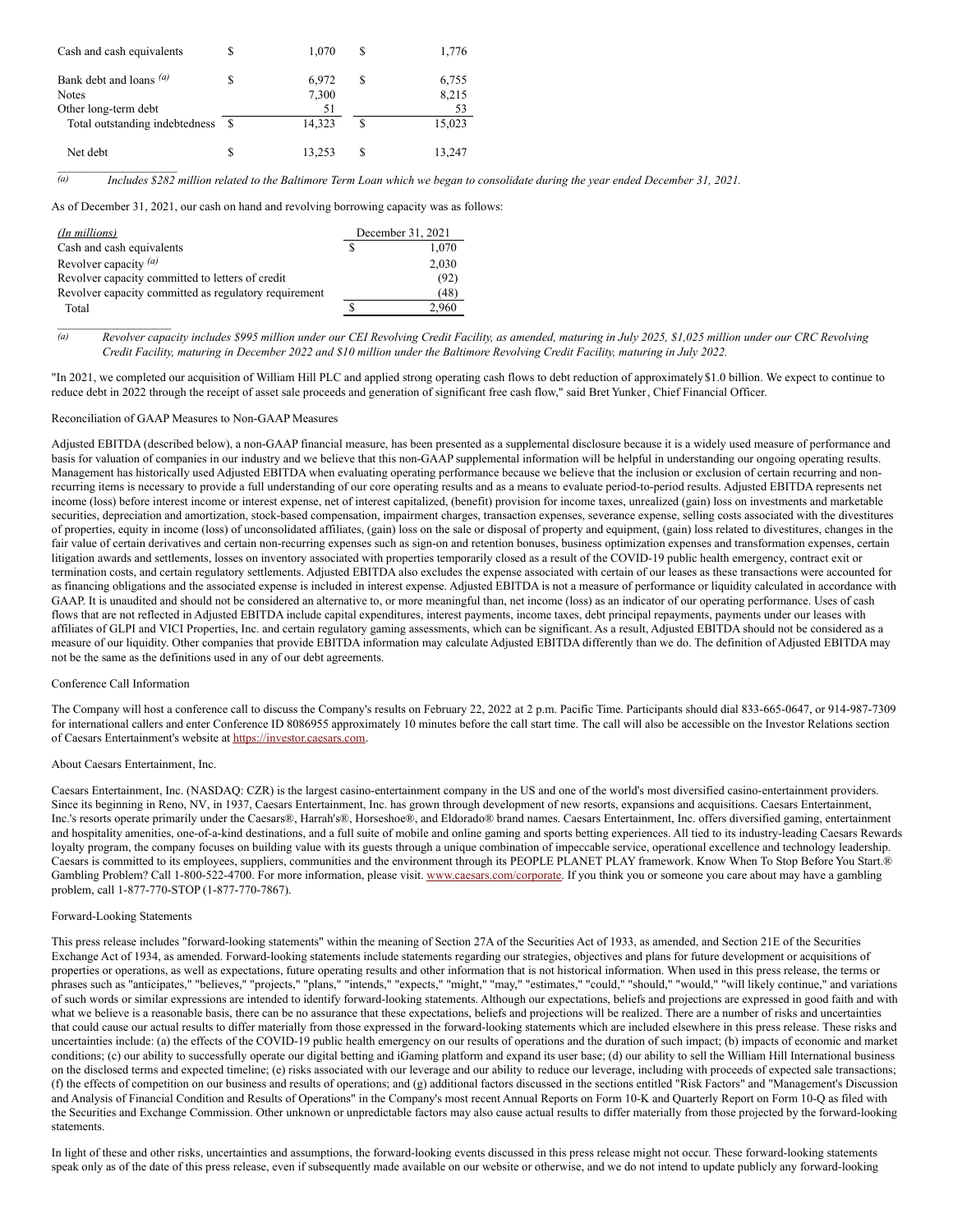## CAESARS ENTERTAINMENT, INC.

## CONSOLIDATED STATEMENTS OF OPERATIONS (UNAUDITED)

|                                                              |                                   | Three Months Ended |              |        | <b>Years Ended</b> |         |              |         |  |  |  |
|--------------------------------------------------------------|-----------------------------------|--------------------|--------------|--------|--------------------|---------|--------------|---------|--|--|--|
|                                                              |                                   |                    | December 31. |        |                    |         | December 31. |         |  |  |  |
| (In millions, except per share data)                         |                                   | 2021               |              | 2020   |                    | 2021    |              | 2020    |  |  |  |
| <b>REVENUES:</b>                                             |                                   |                    |              |        |                    |         |              |         |  |  |  |
| Casino and pari-mutuel commissions                           | \$                                | 1,519              | \$           | 1,060  | \$                 | 5,827   | \$           | 2,482   |  |  |  |
| Food and beverage                                            |                                   | 343                |              | 152    |                    | 1,140   |              | 342     |  |  |  |
| Hotel                                                        |                                   | 429                |              | 193    |                    | 1,551   |              | 450     |  |  |  |
| Other                                                        |                                   | 300                |              | 180    |                    | 1,052   |              | 354     |  |  |  |
| Net revenues                                                 |                                   | 2,591              |              | 1,585  |                    | 9,570   |              | 3,628   |  |  |  |
| <b>EXPENSES:</b>                                             |                                   |                    |              |        |                    |         |              |         |  |  |  |
| Casino and pari-mutuel commissions                           |                                   | 1,018              |              | 554    |                    | 3,129   |              | 1,271   |  |  |  |
| Food and beverage                                            |                                   | 223                |              | 111    |                    | 707     |              | 265     |  |  |  |
| Hotel                                                        |                                   | 121                |              | 79     |                    | 438     |              | 170     |  |  |  |
| Other                                                        |                                   | 111                |              | 77     |                    | 373     |              | 140     |  |  |  |
| General and administrative                                   |                                   | 498                |              | 399    |                    | 1,782   |              | 902     |  |  |  |
| Corporate                                                    |                                   | 81                 |              | 75     |                    | 309     |              | 195     |  |  |  |
| Impairment charges                                           |                                   | 102                |              | 54     |                    | 102     |              | 215     |  |  |  |
| Depreciation and amortization                                |                                   | 284                |              | 259    |                    | 1,126   |              | 583     |  |  |  |
| Transaction costs and other operating costs                  |                                   | 31                 |              | 27     |                    | 144     |              | 270     |  |  |  |
| Total operating expenses                                     |                                   | 2,469              |              | 1,635  |                    | 8.110   |              | 4,011   |  |  |  |
| Operating income (loss)                                      |                                   | 122                |              | (50)   |                    | 1,460   |              | (383)   |  |  |  |
| <b>OTHER EXPENSE:</b>                                        |                                   |                    |              |        |                    |         |              |         |  |  |  |
| Interest expense, net                                        |                                   | (561)              |              | (582)  |                    | (2,295) |              | (1,202) |  |  |  |
| Loss on extinguishment of debt                               |                                   | (96)               |              | (24)   |                    | (236)   |              | (197)   |  |  |  |
| Other income (loss)                                          |                                   | (22)               |              | 177    |                    | (198)   |              | 176     |  |  |  |
| Total other expense                                          |                                   | (679)              |              | (429)  |                    | (2,729) |              | (1,223) |  |  |  |
| Loss from continuing operations before income taxes          |                                   | (557)              |              | (479)  |                    | (1,269) |              | (1,606) |  |  |  |
| Benefit (provision) for income taxes                         |                                   | 116                |              | (65)   |                    | 283     |              | (132)   |  |  |  |
| Net loss from continuing operations, net of income taxes     |                                   | (441)              |              | (544)  |                    | (986)   |              | (1,738) |  |  |  |
| Discontinued operations, net of income taxes                 |                                   | 8                  |              | (13)   |                    | (30)    |              | (20)    |  |  |  |
| Net loss                                                     |                                   | (433)              |              | (557)  |                    | (1,016) |              | (1,758) |  |  |  |
| Net (income) loss attributable to noncontrolling interests   |                                   | (1)                |              | 2      |                    | (3)     |              | 1       |  |  |  |
| Net loss attributable to Caesars                             | $\mathbb{S}$                      | (434)              | \$           | (555)  | $\sqrt{s}$         | (1,019) | $\mathbb S$  | (1,757) |  |  |  |
| Net loss per share - basic and diluted:                      |                                   |                    |              |        |                    |         |              |         |  |  |  |
| Basic loss per share from continuing operations              | \$                                | (2.07)             | \$           | (2.61) | \$                 | (4.69)  | \$           | (13.35) |  |  |  |
| Basic income (loss) per share from discontinued operations   |                                   | 0.04               |              | (0.06) |                    | (0.14)  |              | (0.15)  |  |  |  |
| Basic loss per share                                         | $\mathbb{S}$                      | (2.03)             | \$           | (2.67) | $\mathbb S$        | (4.83)  | $\mathbb{S}$ | (13.50) |  |  |  |
| Diluted loss per share from continuing operations            | $\overline{\mathbf{s}}$           | (2.07)             | $\mathbf S$  | (2.61) | $\mathbb{S}$       | (4.69)  | \$           | (13.35) |  |  |  |
| Diluted income (loss) per share from discontinued operations |                                   | 0.04               |              | (0.06) |                    | (0.14)  |              | (0.15)  |  |  |  |
| Diluted loss per share                                       | $\mathbb{S}% _{t}\left( t\right)$ | (2.03)             | \$           | (2.67) | $\sqrt{\ }$        | (4.83)  | $\mathbb{S}$ | (13.50) |  |  |  |
| Weighted average basic shares outstanding                    |                                   | 214                |              | 208    |                    | 211     |              | 130     |  |  |  |
| Weighted average diluted shares outstanding                  |                                   | 214                |              | 208    |                    | 211     |              | 130     |  |  |  |
|                                                              |                                   |                    |              |        |                    |         |              |         |  |  |  |

# CAESARS ENTERTAINMENT, INC.

RECONCILIATION OF NET INCOME (LOSS) ATTRIBUTABLE TO CAESARS TO ADJUSTED EBITDA (UNAUDITED)

|                                                     | Three Months Ended |       |
|-----------------------------------------------------|--------------------|-------|
|                                                     | December 31, 2021  |       |
| (In millions)                                       | <b>CEI</b>         |       |
| Net loss attributable to Caesars                    | S                  | (434) |
| Net income attributable to noncontrolling interests |                    |       |
| Discontinued operations, net of income taxes        |                    | (8)   |
| Benefit for income taxes                            |                    | (116) |
| Other loss $(a)$                                    |                    | 22    |
| Loss on extinguishment of debt                      |                    | 96    |
| Interest expense, net                               |                    | 561   |
| Impairment charges                                  |                    | 102   |
| Depreciation and amortization                       |                    | 284   |
| Transaction costs and other operating costs $(b)$   |                    | 31    |
| Stock-based compensation expense                    |                    | 18    |
| Other items $(c)$                                   |                    | 24    |
| <b>Adjusted EBITDA</b>                              | S                  | 581   |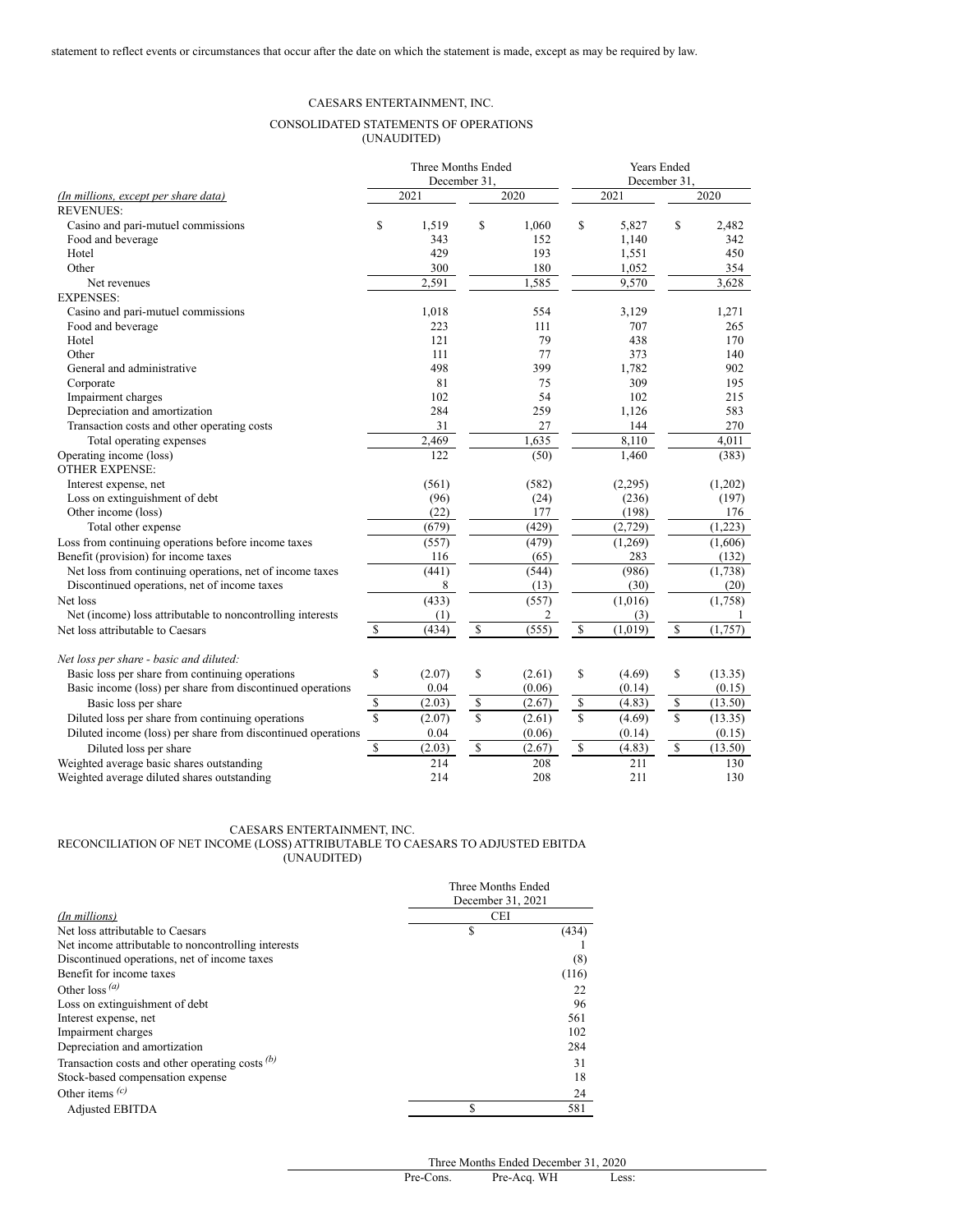| (In millions)                                     | CEI   | Baltimore $\frac{d}{d}$ |  | $\overline{\text{US}}$ (g) |     | Divest $(e)$ |      | Total $(i)$ |       |
|---------------------------------------------------|-------|-------------------------|--|----------------------------|-----|--------------|------|-------------|-------|
| Net income (loss) attributable to Caesars         | (555) | S                       |  |                            | 12  |              | 4    |             | (539) |
| Net loss attributable to noncontrolling interests |       |                         |  |                            |     |              |      |             |       |
| Discontinued operations, net of income taxes      | 13    |                         |  |                            |     |              | (13) |             |       |
| Provision for income taxes                        | 65    |                         |  |                            | 10  |              |      |             |       |
| Other income $(a)$                                | (177) |                         |  |                            |     |              |      |             | (177) |
| Loss on extinguishment of debt                    | 24    |                         |  |                            |     |              |      |             | 24    |
| Interest expense, net                             | 582   |                         |  |                            |     |              | (6)  |             | 580   |
| Depreciation and amortization                     | 259   |                         |  |                            |     |              |      |             | 270   |
| Impairment charges                                | 54    |                         |  |                            |     |              |      |             | 54    |
| Transaction costs and other operating costs $(b)$ |       |                         |  |                            | (1) |              |      |             | 26    |
| Stock-based compensation expense                  | 24    |                         |  |                            |     |              |      |             | 25    |
| Other items $(c)$                                 | 15    |                         |  |                            |     |              | (2)  |             |       |
| <b>Adjusted EBITDA</b>                            | 329   |                         |  |                            | 29  |              | 17   |             | 348   |

|                                                     | Year Ended December 31, 2021 |         |                          |      |   |                  |               |      |  |                     |  |  |
|-----------------------------------------------------|------------------------------|---------|--------------------------|------|---|------------------|---------------|------|--|---------------------|--|--|
|                                                     |                              |         | Pre-Cons.                |      |   | Pre-Acq. WH      | Less:         |      |  |                     |  |  |
| (In millions)                                       | <b>CEI</b>                   |         | Baltimore $\binom{d}{b}$ |      |   | US $\frac{g}{g}$ | Divest. $(e)$ |      |  | Total $\varnothing$ |  |  |
| Net loss attributable to Caesars                    | S                            | (1,019) | \$                       | (32) | S | (33)             | S             | (7   |  | (1,091)             |  |  |
| Net income attributable to noncontrolling interests |                              |         |                          |      |   |                  |               |      |  |                     |  |  |
| Discontinued operations, net of income taxes        |                              | 30      |                          |      |   |                  |               | (23) |  |                     |  |  |
| Benefit for income taxes                            |                              | (283)   |                          |      |   | (2)              |               |      |  | (285)               |  |  |
| Other (income) loss $(a)$                           |                              | 198     |                          | 40   |   | (2)              |               |      |  | 236                 |  |  |
| Loss on extinguishment of debt                      |                              | 236     |                          |      |   |                  |               |      |  | 236                 |  |  |
| Interest expense, net                               |                              | 2,295   |                          |      |   |                  |               |      |  | 2,304               |  |  |
| Impairment charges                                  |                              | 102     |                          |      |   |                  |               |      |  | 102                 |  |  |
| Depreciation and amortization                       |                              | 1,126   |                          | 10   |   |                  |               |      |  | 1,144               |  |  |
| Transaction costs and other operating costs $(b)$   |                              | 144     |                          | 6    |   | 27               |               |      |  | 177                 |  |  |
| Stock-based compensation expense                    |                              | 82      |                          |      |   |                  |               |      |  | 82                  |  |  |
| Other items $(c)$                                   |                              | 76      |                          |      |   |                  |               |      |  | 78                  |  |  |
| <b>Adjusted EBITDA</b>                              |                              | 2,990   |                          | 33   |   |                  |               | (30) |  | 2,993               |  |  |

|                                                            |         |                                      |      |                                  | Year Ended December 31, 2020 |                       |         |                        |       |             |
|------------------------------------------------------------|---------|--------------------------------------|------|----------------------------------|------------------------------|-----------------------|---------|------------------------|-------|-------------|
|                                                            |         | Pre-Cons.<br>Baltimore $\frac{d}{d}$ |      | Pre-Acq. WH<br>US <sup>(g)</sup> |                              | Pre-Acq.<br>CEC $(h)$ |         | Less:<br>Divest. $(e)$ |       |             |
| (In millions)                                              | CEI     |                                      |      |                                  |                              |                       |         |                        |       | Total $(i)$ |
| Net income (loss) attributable to Caesars                  | (1,757) |                                      | (11) |                                  | (5)                          |                       | (1,059) |                        | 264   | (2,568)     |
| Net income (loss) attributable to noncontrolling interests | (1)     |                                      |      |                                  |                              |                       | (67)    |                        | 63    | (5)         |
| Discontinued operations, net of income taxes               | 20      |                                      |      |                                  |                              |                       |         |                        | (20)  |             |
| (Benefit) provision for income taxes                       | 132     |                                      |      |                                  |                              |                       | (224)   |                        |       | (98)        |
| Other income $(a)$                                         | (176)   |                                      | (10) |                                  | (3)                          |                       | (45)    |                        | (19)  | (253)       |
| Loss on extinguishment of debt                             | 197     |                                      |      |                                  |                              |                       |         |                        |       | 197         |
| Interest expense, net                                      | 1,202   |                                      | 15   |                                  |                              |                       | 750     |                        | (72)  | 1,896       |
| Depreciation and amortization                              | 583     |                                      | 16   |                                  | 22                           |                       | 559     |                        | (43)  | 1,137       |
| Impairment charges                                         | 215     |                                      |      |                                  |                              |                       | 189     |                        | (203) | 201         |
| Transaction costs and other operating costs $(b)$          | 270     |                                      |      |                                  | 23                           |                       | 71      |                        | (6)   | 359         |
| Stock-based compensation expense                           | 79      |                                      |      |                                  |                              |                       | 26      |                        |       | 106         |
| Other items $(c)$                                          | 30      |                                      | (1)  |                                  |                              |                       | 54      |                        | (3)   | 80          |
| <b>Adjusted EBITDA</b>                                     | 794     |                                      |      |                                  | 31                           |                       | 254     |                        | (38)  | 1,052       |

(a) Other (income) loss for the vear ended December 31, 2021 primarily represents the change in fair value of investments held by the Company and the change in fair value of the derivative liability related to the 5% Convertible Notes and the three months ended December 31, 2021 primarily represents the change in fair value of investments held by the Company. Other (income) loss for the three months and year ended December 31, 2020 primarily relates to gains resulting from the change in the foreign currency exchange rate associated with restricted cash held in GBP and a derivative contract associated with our acquisition of William Hill, gains on William Hill UK and Flutter stock held by the Company and realized gains on conversion of CEC's 5% convertible notes. Partially offsetting these gains is a *loss on the change in fair value of the derivative liability related to CEC's 5% convertible notes.*

(b) Transaction costs and other operating costs for the periods presented primarily represent costs related to the William Hill acquisition and the Merger, various *contract or license termination exit costs, professional services, other acquisition costs and severance costs.*

 $\mathcal{L}_\text{max}$ 

 $\alpha$  Other items primarily represent certain consulting and legal fees, rent for non-operating assets, relocation expenses, retention bonuses, and business optimization *expenses.*

(d) Represents results of operations for Horseshoe Baltimore for periods prior to the consolidation due to an increase in our ownership on August 26, 2021. Such figures are based on unaudited internal financial statements and have not been reviewed by the Company's auditors and do not conform to GAAP.

(e) Divestitures for year ended December 31, 2021 include results of operations for MontBleu, Tropicana Evansville, and discontinued operations of Caesars Southern Indiana, Harrah's Louisiana Downs and Caesars UK group; three months ended December 31, 2020 include results of operations for Eldorado Resort Casino Shreveport, MontBleu, Tropicana Evansville and discontinued operations of Korea JV, Bally's Atlantic City, Caesars Southern Indiana, Harrah's Louisiana Downs and Caesars UK group; and year ended December 31, 2020 include results of operations for Isle of Capri Kansas City, Lady Luck Vicksburg, Eldorado Resort Casino Shreveport, MontBleu, Tropicana Evansville and discontinued operations of Korea JV, Harrah's Reno, Bally's Atlantic City, Caesars Southern Indiana, Harrah's Louisiana Downs and Caesars UK group. Such figures are based on unaudited internal financial statements and have not been reviewed by the Company's *auditors and do not conform to GAAP.*

 $\theta$  Excludes results of operations from divestitures as detailed in (e) and includes results of operations of Horseshoe Baltimore for periods prior to the consolidation and William Hill US prior to the acquisition for the periods presented. Such presentation does not conform to GAAP or the Securities and Exchange Commission rules for pro forma presentation; however, we believe that the additional financial information will be helpful to investors in comparing current results with results of prior periods. This is non-GAAP data and should not be considered a substitute for data prepared in accordance with GAAP, but should be viewed in addition to *the results of operations reported by the Company.*

(g) Pre-acquisition William Hill US represents results of operations for William Hill prior to the acquisition. Such figures are based on unaudited internal financial